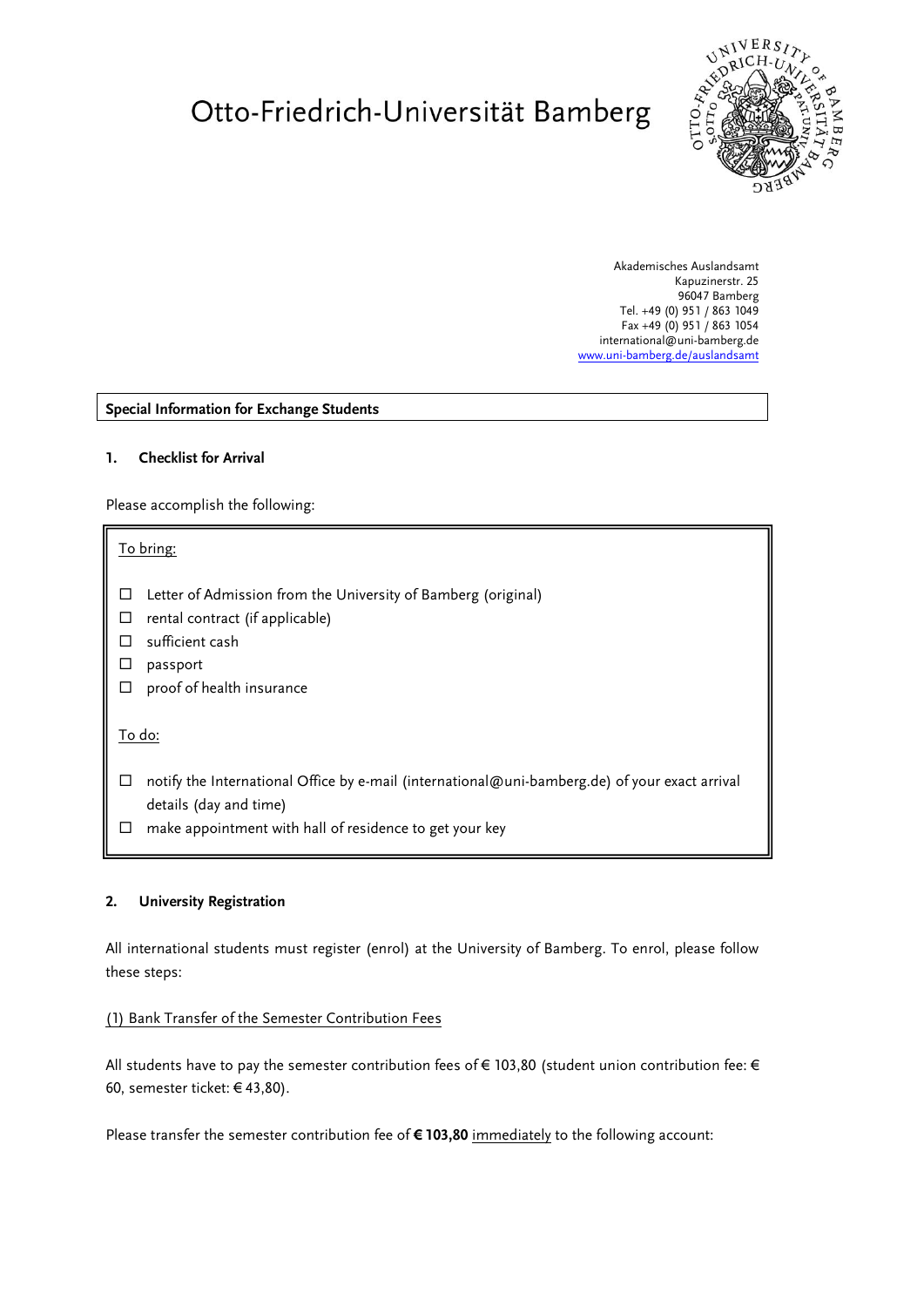

| recipient:       | Otto-Friedrich-Universität Bamberg                                 |  |
|------------------|--------------------------------------------------------------------|--|
| IBAN:            | DE98700500003801190315                                             |  |
| SWIFT/BIC:       | BYLADEMMXXX                                                        |  |
| bank institute:  | Bayerische Landesbank München                                      |  |
| Payment details: | your application number/your last name(s)/your first name(s)/20171 |  |
|                  |                                                                    |  |

*Application number = on your Letter of Admission*

After transferring the fees, the original account statement or account activity transaction slip (in case of online banking) showing the transfer is required for enrolment

**Please do not send a proof of payment to the International Office. You only need this confirmation to present it at the enrolment office!**

# (2) Proof of Health Insurance

By law, all students in Germany, both German and foreign nationals alike, must carry health insurance. Upon university registration, students must have a health insurance certificate issued or verified by a German health insurance provider.

# **Before you can enrol at the university, you must digitally submit your foreign insurance documents to a statutory health insurance company in Germany**.

You can find detailed information about this on our website: [https://www.uni](https://www.uni-bamberg.de/en/studies/formalities-organisation/formalities/#c527724)[bamberg.de/en/studies/formalities-organisation/formalities/#c527724](https://www.uni-bamberg.de/en/studies/formalities-organisation/formalities/#c527724)

Please read the section "Health Insurance" on our website carefully before sending your proof of insurance to one of the following German health insurance companies:

- [AOK,](https://www.aok.de/pk/bayern/kontakt/aok-vor-ort/) Pödeldorfer Str. 75, 96052 Bamberg, e-mail: [annika.neundoerfer\(at\)by.aok.de](mailto:annika.neundoerfer@by.aok.de) & [martin.lindemann\(at\)by.aok.de](mailto:martin.lindemann@by.aok.de)
- [BARMER,](http://www.barmer.de/) Moosstraße 91-97, 96050 Bamberg, e-mail: [robert.kempf\(at\)barmer.de](mailto:robert.kempf@barmer.de)
- [Bosch Betriebskrankenkasse \(BKK\),](https://www.bosch-bkk.de/de/bkk/start/startpage.html) Starkenfeldstr. 21, 96050 Bamberg
- [DAK-Gesundheit,](http://www.dak.de/) Ludwigstr. 25, 96052 Bamberg, e-mail: [lars.urbach\(at\)dak.de](mailto:lars.urbach@dak.de)
- [TK,](https://www.tk.de/techniker) Obstmarkt 5, 96047 Bamberg, e-mail: [Werner.Orth\(at\)tk.de](mailto:Werner.Orth@tk.de)

**Important: The statutory health insurance company will then automatically transmit the corresponding insurance notification digitally to the Enrolment Office of the University of Bamberg for your enrolment.**

# (3) Enrolment at the Enrolment Office (Studierendenkanzlei ≠ International Office)

The registration for the summer semester 2022 will take place via post. Please send the following documents to this address: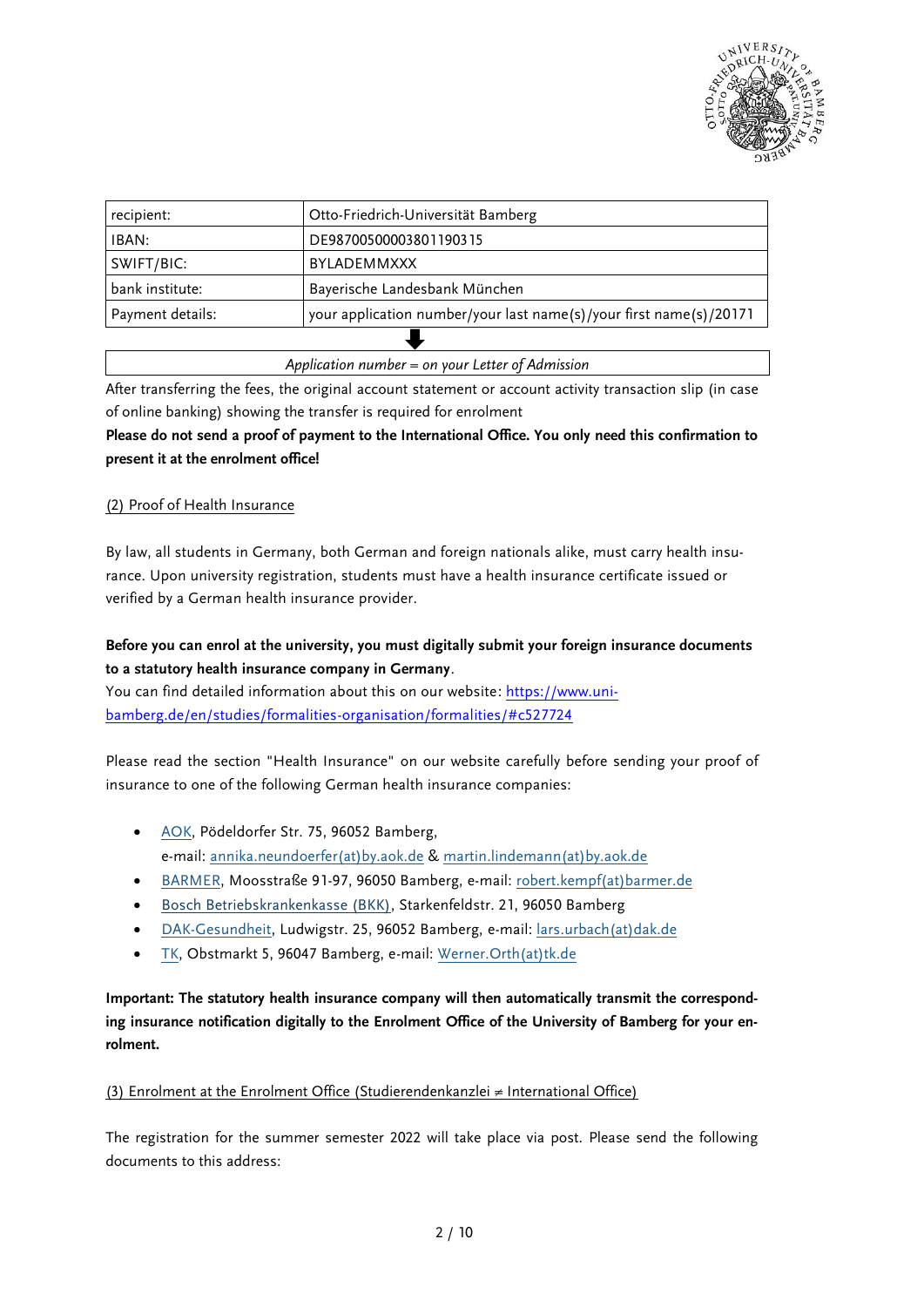

**Address:** Otto-Friedrich-Universität Bamberg, Studierendenkanzlei, Kapuzinerstraße 25, 96045 Bamberg, Germany.cannot be

Please be aware that your documents need to arrive within the deadline. The deadline for the enrolment of exchange students ends on March 15<sup>th</sup>, 2022. The postmark counts.

In order to register, the following is required:

- Letter of admission
- Application for Enrolment (completed and signed)
- Identity card or passport (normal photocopy)
- 1 passport photograph (last name(s) and first name(s) on the back)
- if you were enrolled at a German university before, you must present the *Exmatrikulationsnachweis* (proof of student deregistration) from the previous university
- original bank statement or account activity transaction slip (in case of online banking) from the transfer of semester contribution fees
- Digital health insurance notification (taken over by the statutory health insurance for you after you have instructed them to do so)

# **3. Special Study Information**

# *3.1 Learning Agreement*

Should you receive a 'Learning Agreement' from your home university, you will have to have this document signed by the International Office of the University of Bamberg. If you have questions concerning your Learning Agreement, please contact your academic contact person:

| Students who study mainly in this faculty    | Academic contact                                             |
|----------------------------------------------|--------------------------------------------------------------|
| Humanities - Geistes- und Kulturwissenschaf- | (Ms) Dr. Katharina Scheffner, Am Kranen 12, room 03.01       |
| ten(GuK);                                    | $\mathbf{R}$ ++49 (0) 951-863-1174                           |
| Human Sciences and Education - Humanwis-     | e-mail (GuK): studium-international.guk@uni-bamberg.de       |
| senschaften (Huwi)                           | e-mail (Huwi): studium-international.huwi@uni-bamberg.de     |
| Social Sciences, Economics and Business      | (Mr) Prof. Dr. Muck/(Mr) Kaufmann, Kärntenstr. 7, room 01.33 |
| Administration                               | $\mathbf{R}$ ++49 (0) 951-863-2096                           |
|                                              | e-mail: studium-international.sowi@uni-bamberg.de            |
| Information Systems and Applied Computer     | (Mr) Prof. Dr. Mendler, An der Weberei 5 (ERBA), room 05.041 |
| Sciences                                     | $\mathbf{R}$ ++49 (0) 951-863-2828                           |
|                                              | e-mail: michael.mendler@uni-bamberg.de                       |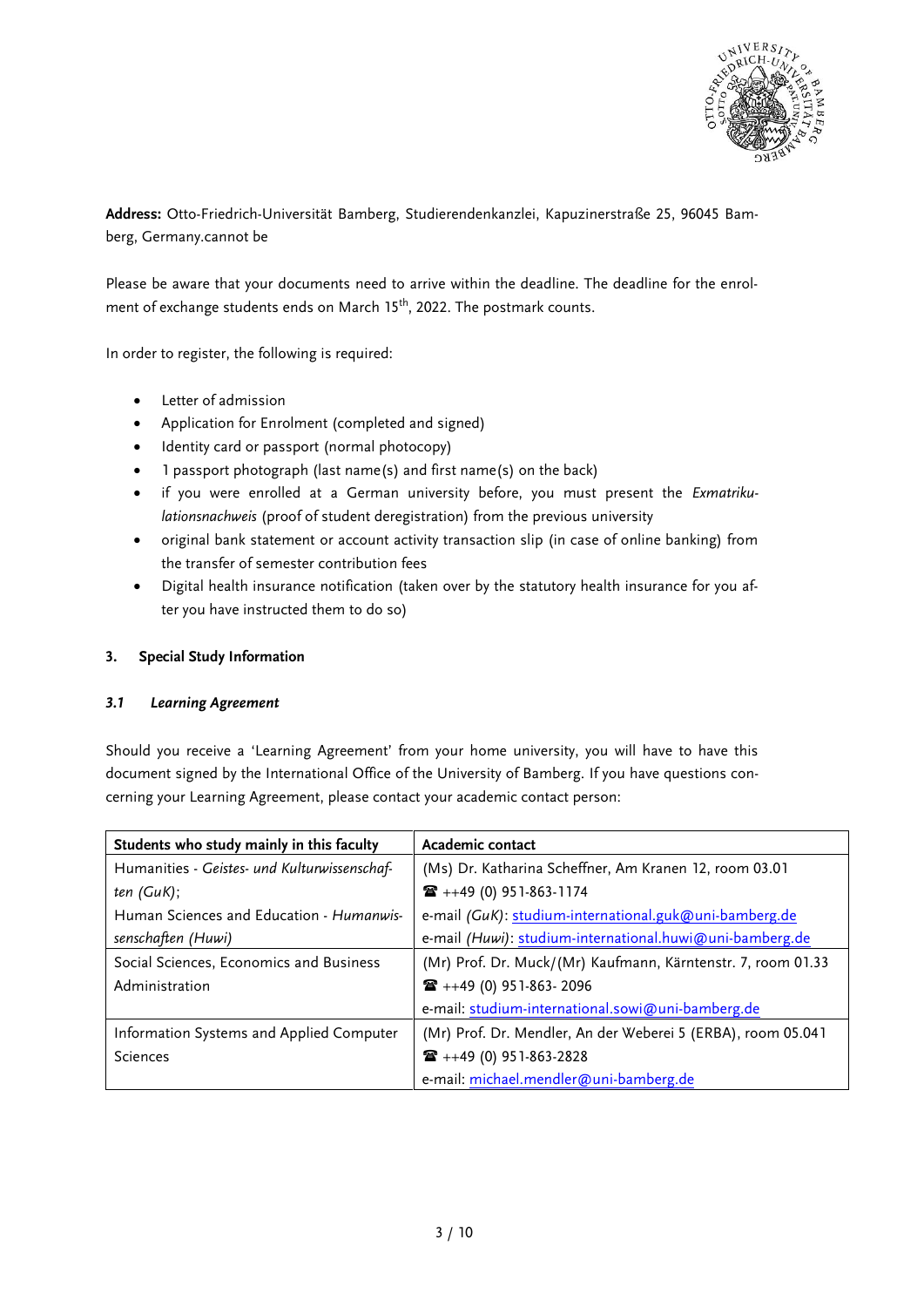

# *3.2 Registration for Courses*

# (1) Choose your Courses

**Please note:** The course catalog for the summer semester 2022 is not yet available and will probably not be complete until February 2022. We recommend to wait with the course selection until then. If your home university already expects you to select the courses for your exchange semester, please find more information below:

Course list: [http://univis.uni-bamberg.de](http://univis.uni-bamberg.de/)

Instructions:<https://www.uni-bamberg.de/?82054>

Courses in English:

- <https://www.uni-bamberg.de/?112934>
	- $\rightarrow$  Informational Downloads
	- $\rightarrow$  , ECTS-Guide' and/or , WIAI-Module-Handbook' and/or , Courses taught in English'

and/or

- [http://univis.uni-bamberg.de](http://univis.uni-bamberg.de/)
	- $\rightarrow$  Suche  $\rightarrow$  select, Lehrveranstaltungen<sup>4</sup>
	- $\rightarrow$  at *, Extras'* click on , Expertensuche'
	- $\rightarrow$  select, *Englischsprachig'* and click on, *Suchen!'*

# (2) Subscription for Courses

**Please note:** You will not be able to register for courses until after enrolment! There will also be obligatory introductory sessions held by our tutors!

- contact instructor of respective course
- contact details: see course description at [http://univis.uni-bamberg.de](http://univis.uni-bamberg.de/)
- if , NN<sup>t</sup>: contact department directly

# and/or

if a registration for a course is required through the online examination data base FlexNow (see course description a[t http://univis.uni-bamberg.de\)](http://univis.uni-bamberg.de/):

Registration at:<https://www.uni-bamberg.de/?74633>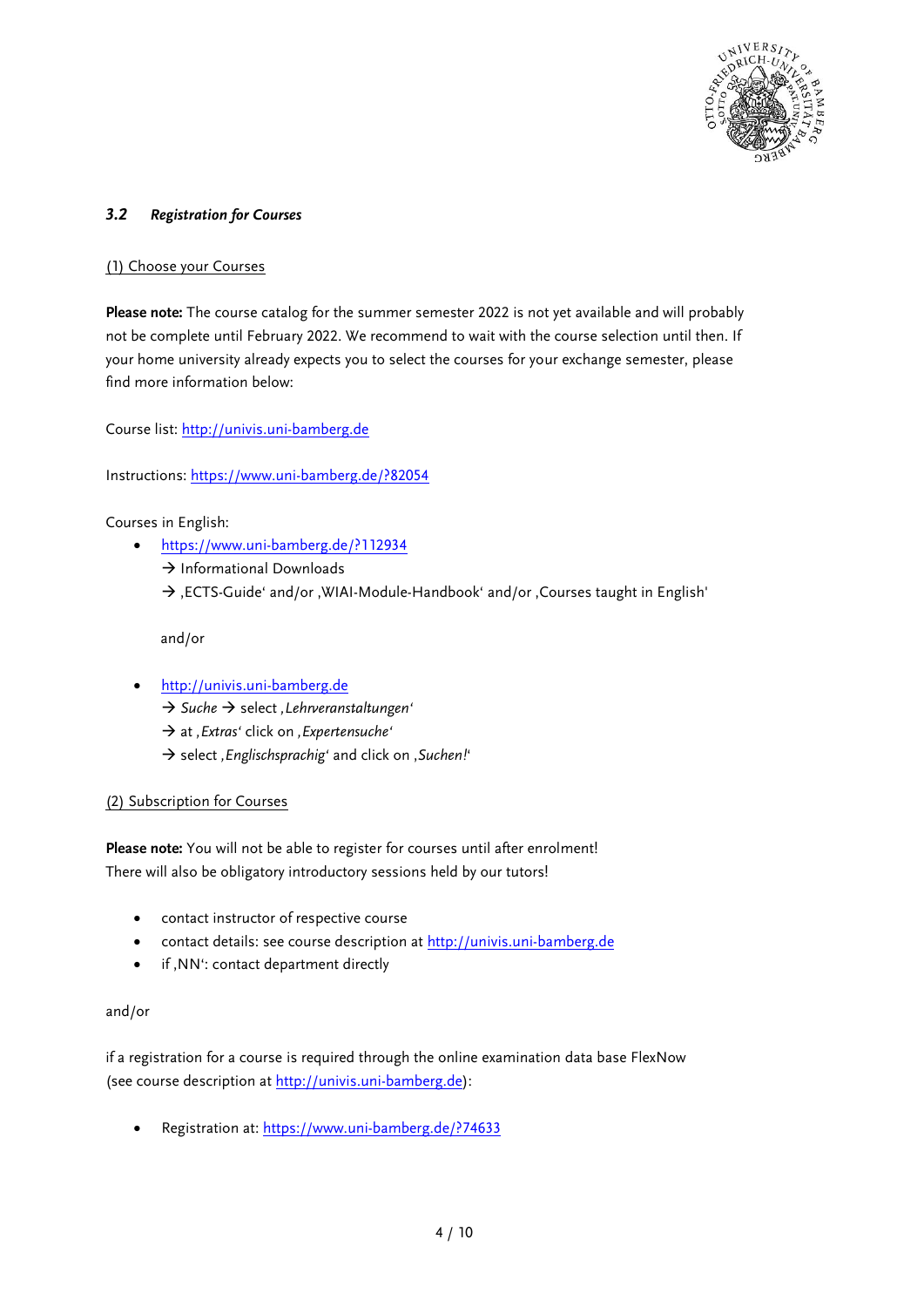

Instructions:

 https://www.uni-bamberg.de/?74643 *Downloads für Austauschstudenten* (*Anleitung für Austauschstudenten in englischer Sprache)*

(3) Problems or questions?

Contact Departmental Coordinator (contact details see chapter 'Learning Agreement')

(4) Technical Problems?

Contact *Prüfungsamt* (Office of Examinations):

https://www.uni-bamberg.de/?74865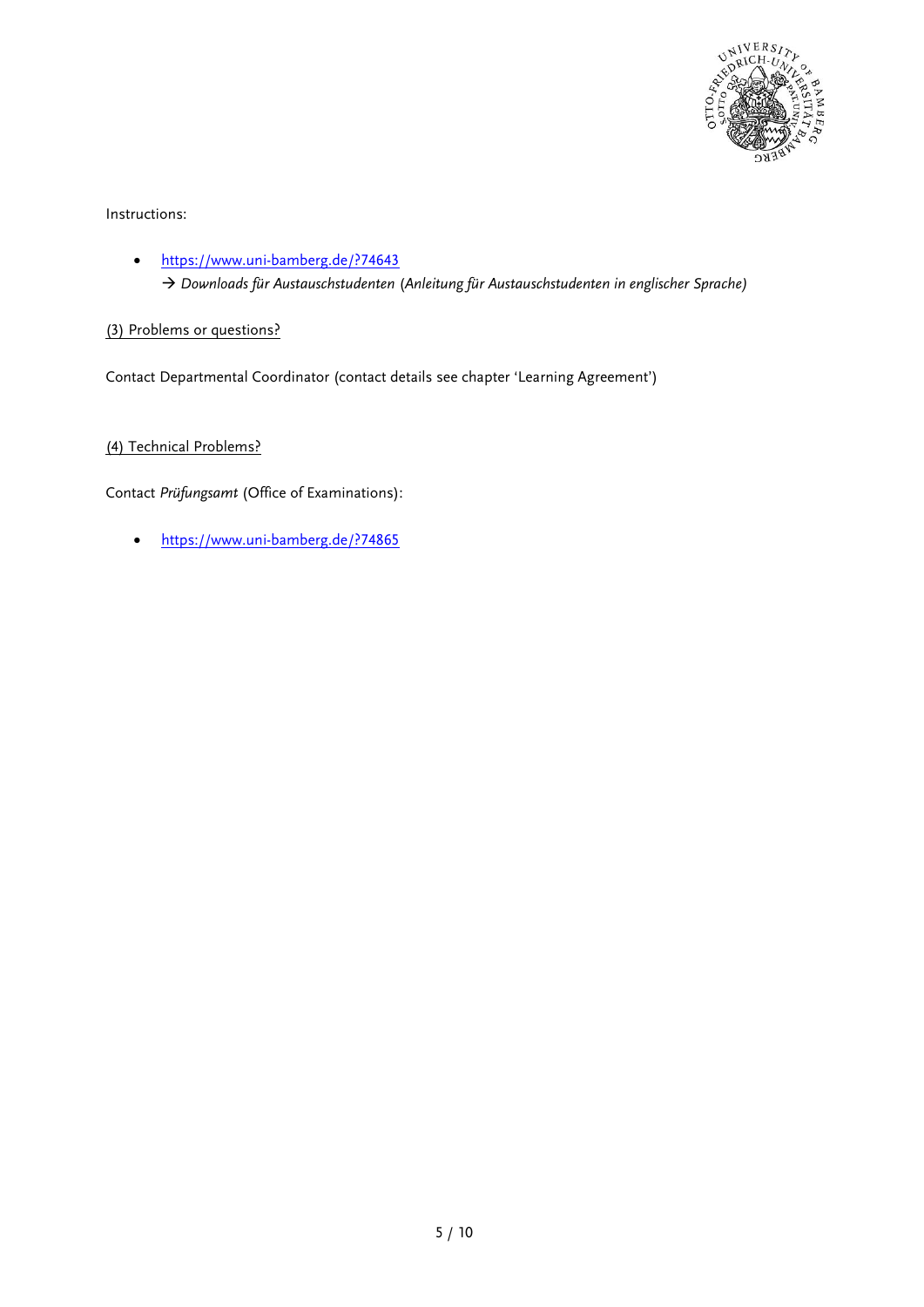

#### **Spezielle Informationen für Austauschstudierende**

# **1. Checkliste für die Anreise**

Bitte denken Sie daran, die nachfolgend aufgelisteten Dinge für Ihre Anreise unbedingt mitzubringen bzw. zu erledigen:

#### Mitbringen:

- Zugangsbescheid der Universität Bamberg (im Original)
- $\Box$  Mietvertrag (falls bereits vorhanden)
- genügend Bargeld
- Reisepass
- $\Box$  Krankenversicherungsnachweis

# Erledigen:

- Mitteilung an das Akademische Auslandsamt per E-Mail (international@uni-bamberg.de) über den genauen Ankunftstermin in Bamberg (Tag und Uhrzeit)
- Termin zur Schlüsselübergabe mit dem Studierendenwohnheim vereinbaren

# **2. Immatrikulation**

Alle internationalen Studierenden müssen sich an der Otto-Friedrich-Universität Bamberg einschreiben (immatrikulieren). Hierzu müssen Sie die folgenden Dinge erledigen:

# (1) Überweisung der Semesterbeiträge

Die Semesterbeiträge in Höhe von insgesamt 103,80 € (Studentenwerksbeitrag: 60 €, Semesterticket: 43,80 €) sind für alle Studierenden obligatorisch und müssen bezahlt werden.

Bitte überweisen Sie die Semesterbeiträge in Höhe von **103,80 €** umgehend auf folgendes Konto:

| Empfänger:                                 | Otto-Friedrich-Universität Bamberg                             |  |
|--------------------------------------------|----------------------------------------------------------------|--|
| IBAN:                                      | DE98700500003801190315                                         |  |
| SWIFT/BIC:                                 | <b>BYLADEMMXXX</b>                                             |  |
| Bankinstitut:                              | Bayerische Landesbank München                                  |  |
| Verwendungszweck:                          | Ihre Bewerbernummer/Ihr(e) Nachname(n)/Ihr(e) Vorname(n)/20221 |  |
|                                            |                                                                |  |
| Bewerbernummer = auf Ihrem Zugangsbescheid |                                                                |  |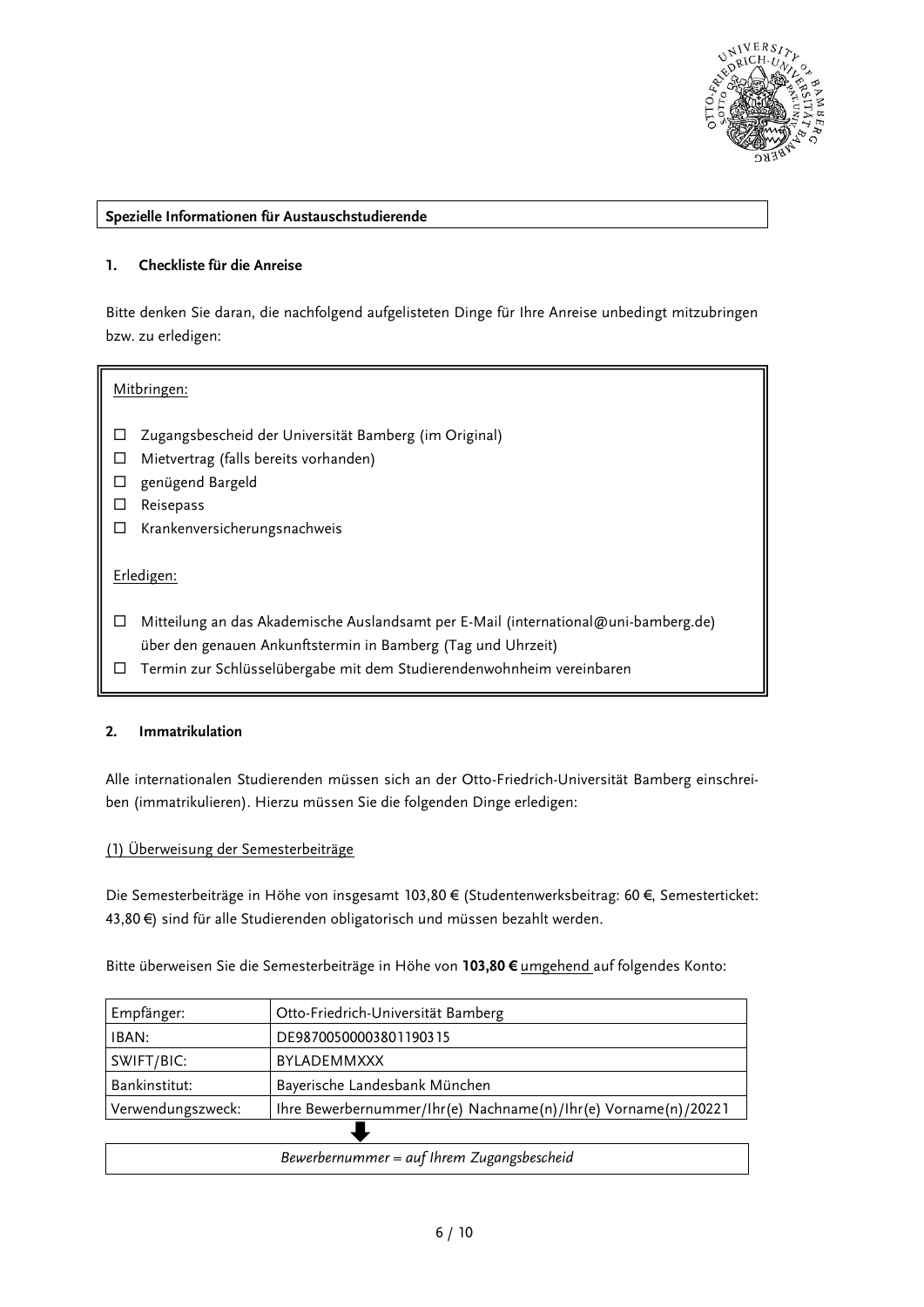

Nach der Überweisung der Gebühren benötigen Sie hiervon den Original-Kontoauszug oder die Umsatzanzeige (bei Online-Banking) für die Immatrikulation.

# **Bitte senden Sie keine Zahlungsbestätigungen an das Akademische Auslandsamt. Sie benötigen diese Bestätigung lediglich zur Vorlage bei der Studierendenkanzlei zur Immatrikulation!**

# (2) Krankenversicherungsnachweis

In Deutschland besteht eine gesetzliche Krankenversicherungspflicht für alle Studierenden aus dem In- und Ausland. Der Nachweis über eine ausreichende Krankenversicherung muss deshalb als **Voraussetzung für die Immatrikulation** an den Universitäten vorliegen.

**Bevor Sie sich an der Universität einschreiben können, müssen Sie Ihre ausländischen Versicherungsunterlagen digital einer gesetzlichen Krankenkasse in Deutschland vorlegen.**  Detaillierte Informationen dazu finden Sie auf unserer Webseite: [https://www.uni](https://www.uni-bamberg.de/auslandsamt/studieren-in-bamberg/ich-moechte-nach-bamberg/formalitaeten-organisation/formalitaeten/#c526996)[bamberg.de/auslandsamt/studieren-in-bamberg/ich-moechte-nach-bamberg/formalitaeten](https://www.uni-bamberg.de/auslandsamt/studieren-in-bamberg/ich-moechte-nach-bamberg/formalitaeten-organisation/formalitaeten/#c526996)[organisation/formalitaeten/#c526996](https://www.uni-bamberg.de/auslandsamt/studieren-in-bamberg/ich-moechte-nach-bamberg/formalitaeten-organisation/formalitaeten/#c526996)

Bitte lesen Sie den Abschnitt "Krankenversicherung" auf der Webseite sorgfältig durch, bevor Sie Ihre Versicherungsnachweise an eine der folgenden deutschen Krankenversicherung senden:

- [AOK,](https://www.aok.de/pk/bayern/kontakt/aok-vor-ort/) Pödeldorfer Str. 75, 96052 Bamberg, E-Mail: [annika.neundoerfer\(at\)by.aok.de](mailto:annika.neundoerfer@by.aok.de) & [martin.lindemann\(at\)by.aok.de](mailto:martin.lindemann@by.aok.de)
- [BARMER,](https://www.barmer.de/) Moosstraße 91-97, 96050 Bamberg, E-Mail: [robert.kempf\(at\)barmer.de](mailto:robert.kempf@barmer.de)
- [Bosch Betriebskrankenkasse \(BKK\),](https://www.bosch-bkk.de/de/bkk/start/startpage.html) Starkenfeldstr. 21, 96050 Bamberg
- [DAK-Gesundheit,](https://www.dak.de/#/) Ludwigstr. 25, 96052 Bamberg, [lars.urbach\(at\)dak.de](mailto:lars.urbach@dak.de)
- [TK,](https://www.tk.de/techniker) Obstmarkt 5, 96047 Bamberg, E-Mail: [Werner.Orth\(at\)tk.de](mailto:Werner.Orth@tk.de)

# **Wichtig**: **Die gesetzliche Krankenkasse übermittelt dann automatisch digital die entsprechende Versicherungsmeldung an die Studierendenkanzlei der Universität Bamberg für die Einschreibung.**

# (2) Immatrikulation in der Studierendenkanzlei (≠ Akademisches Auslandsamt)

Die Immatrikulation findet zum Sommersemester 2022 postalisch statt. Bitte schicken Sie alle untenstehenden Dokumente an:

**Adresse:** Otto-Friedrich-Universität Bamberg, Studierendenkanzlei, Kapuzinerstraße 25, 96045 Bamberg, Deutschland.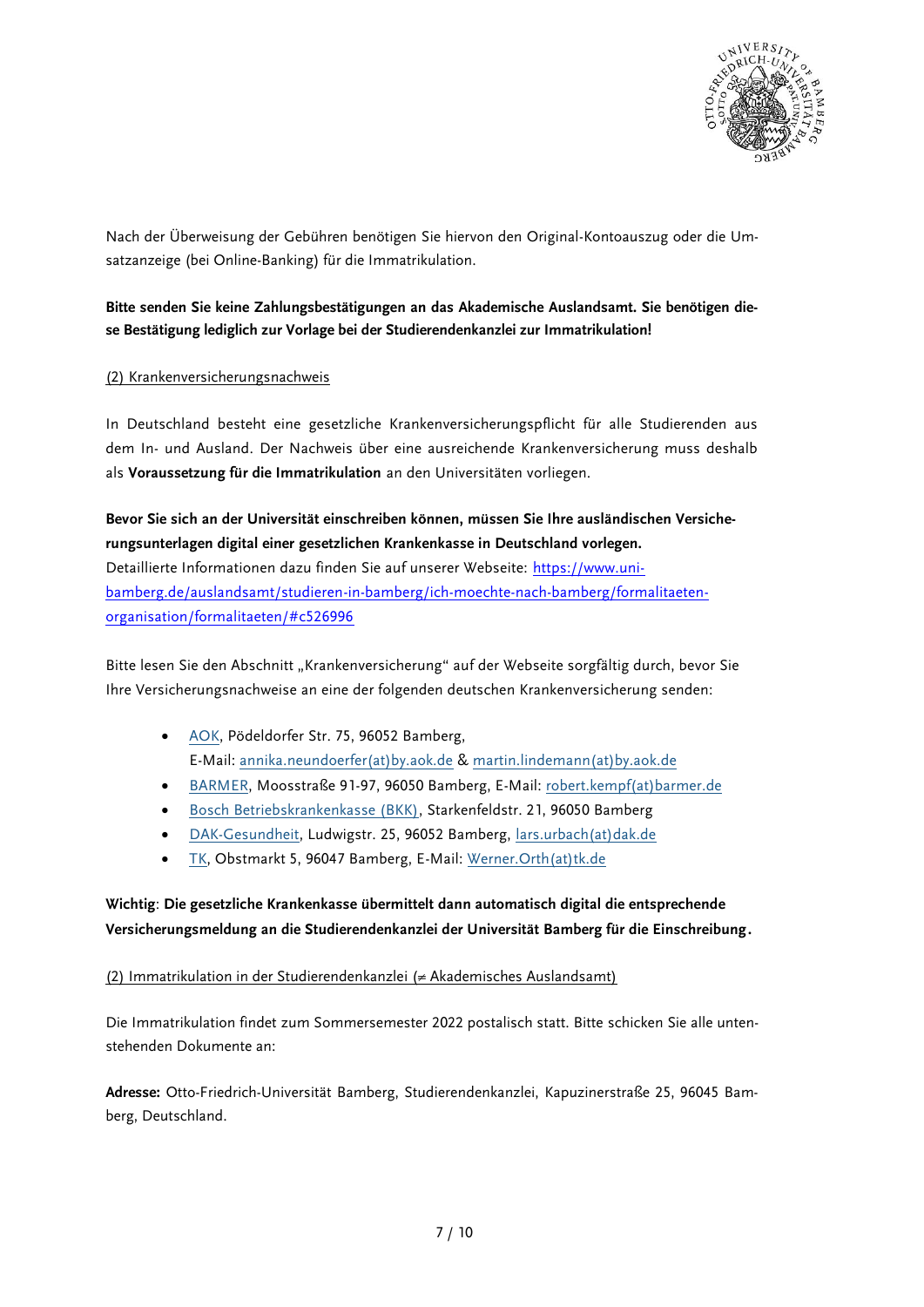

Bitte bedenken Sie, dass Ihre Dokumente innerhalb der Frist bei der Studierendenkanzlei eingehen müssen. Diese endet am **15.03.2022.** Hierbei zählt der Poststempel.

Folgende Unterlagen müssen für die Immatrikulation eingereicht werden:

- Zugangsbescheid
- Antrag auf Immatrikulation (ausgefüllt und unterschrieben)
- Personalausweis oder Reisepass (einfache Kopie)
- 1 Passfoto (Nachname(n) und Vorname(n) auf der Rückseite)
- Sofern Sie vorher an einer anderen deutschen Hochschule immatrikuliert waren, muss bei der Einschreibung ein Exmatrikulationsnachweis der bisher besuchten Hochschule vorgelegt werden
- Original-Kontoauszug oder Umsatzanzeige (bei Online-Banking) zum Nachweis der Überweisung der Semesterbeiträge
- Digitale Krankenversicherungsmeldung (übernimmt die gesetzliche Krankenversicherung für Sie, nachdem Sie diese beauftragt haben)

# **3. Spezielle Studieninformationen**

# *3.1 Learning Agreement*

Falls Sie zu den Austauschstudierenden gehören, die von ihrer Heimatuniversität ein *Learning Agreement* erhalten haben, müssen Sie dies vom Akademischen Auslandsamt der Otto-Friedrich-Universität Bamberg unterschreiben lassen. Bei Fragen zum *Learning Agreement* wenden Sie sich an den Akademischen Ansprechpartner:

| Studierende, die hauptsächlich in dieser | Kontaktdaten Akademischer Ansprechpartner                      |
|------------------------------------------|----------------------------------------------------------------|
| Fakultät studieren                       |                                                                |
| Geistes- und Kulturwissenschaften        | Frau Dr. Katharina Scheffner, Am Kranen 12, Zimmer 03.01       |
| (GuK);                                   | $\mathbf{R}$ ++49 (0) 951-863-1174                             |
| Humanwissenschaften (Huwi)               | E-Mail (GuK): studium-international.guk@uni-bamberg.de         |
|                                          | E-Mail (Huwi): studium-international.huwi@uni-bamberg.de       |
| Sozial- und Wirtschaftswissenschaften    | Herr Prof. Dr. Muck/Herr Kaufmann, Kärntenstr. 7, Zimmer 01.33 |
|                                          | $\mathbf{R}$ ++49 (0) 951-863-2096                             |
|                                          | E-Mail: studium-international.sowi@uni-bamberg.de              |
| Wirtschaftsinformatik und                | Herr Prof. Dr. Mendler, An der Weberei 5 (ERBA), Zimmer 05.041 |
| Angewandte Informatik                    | $\mathbf{R}$ ++49 (0) 951-863-2828                             |
|                                          | E-Mail: michael.mendler@uni-bamberg.de                         |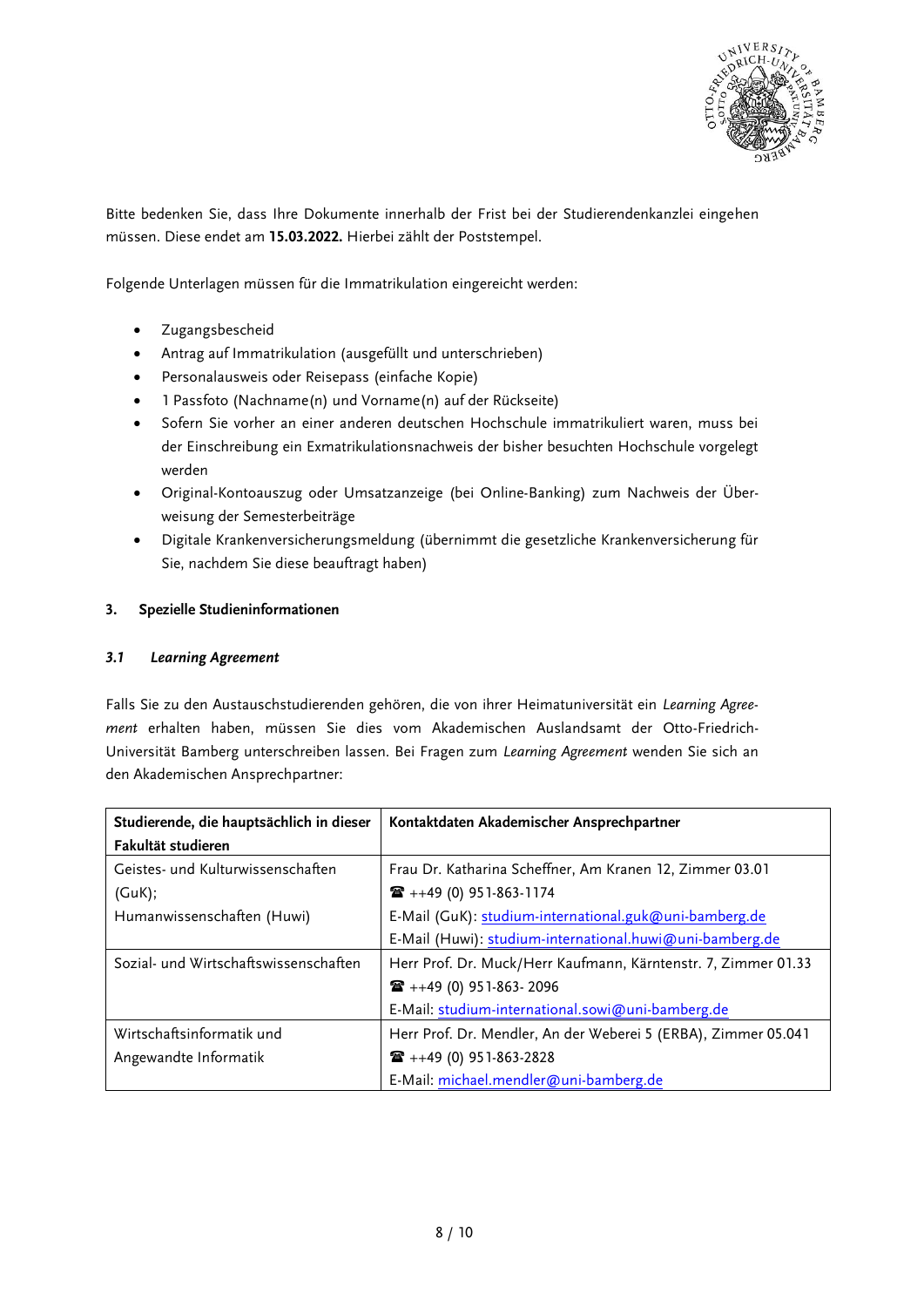

# *3.2 Anmeldung zu Kursen*

# (1) Kurse auswählen

**Achtung:** Der Kurskatalog für das Sommersemester 2022 ist noch nicht verfügbar und wird voraussichtlich erst im Februar 2022 vollständig sein. Wir empfehlen mit der Kurswahl bis dahin zu warten. Falls Ihre Heimatuniversität bereits jetzt von Ihnen erwartet, die Kurse für Ihr Austauschsemester auszuwählen, finden Sie untenstehend weitere Informationen:

Kursverzeichnis: [http://univis.uni-bamberg.de](http://univis.uni-bamberg.de/)

Anleitung: https://www.uni-bamberg.de/?72694

Kurse in englischer Sprache:

 [https://www.uni-bamberg.de/?74903](https://www.uni-bamberg.de/?74903%20)  $\rightarrow$  Download-Bereich *'ECTS-Guide'* und/oder *'WIAI-Module-Handbook'* und/oder *'Courses taught in English'*

und/oder

- [http://univis.uni-bamberg.de](http://univis.uni-bamberg.de/)
	- $\rightarrow$  Suche  $\rightarrow$  , Lehrveranstaltungen' auswählen
	- $\rightarrow$  bei , Extras' auf , Expertensuche' klicken
	- $\rightarrow$  , Englischsprachig' auswählen und , Suchen!' anklicken

# (2) Registrierung für Kurse

**Achtung:** Sie können sich erst nach der Immatrikulation für Kurse registrieren! Es wird hierzu im April auch eine Einführungsveranstaltung von unseren Tutor\*innen geben.

- Lehrperson des jeweiligen Kurses kontaktieren
- Kontaktdaten: siehe Kursbeschreibung in [http://univis.uni-bamberg.de](http://univis.uni-bamberg.de/)
- wenn ,NN', dann Lehrstuhl/Einrichtung direkt kontaktieren

# und/oder

falls für einen Kurs eine Anmeldung im Online-Prüfungsverwaltungssystem FlexNow erforderlich ist (siehe Kursbeschreibung i[n http://univis.uni-bamberg.de\)](http://univis.uni-bamberg.de/):

Anmeldung unter:<https://www.uni-bamberg.de/?74633>